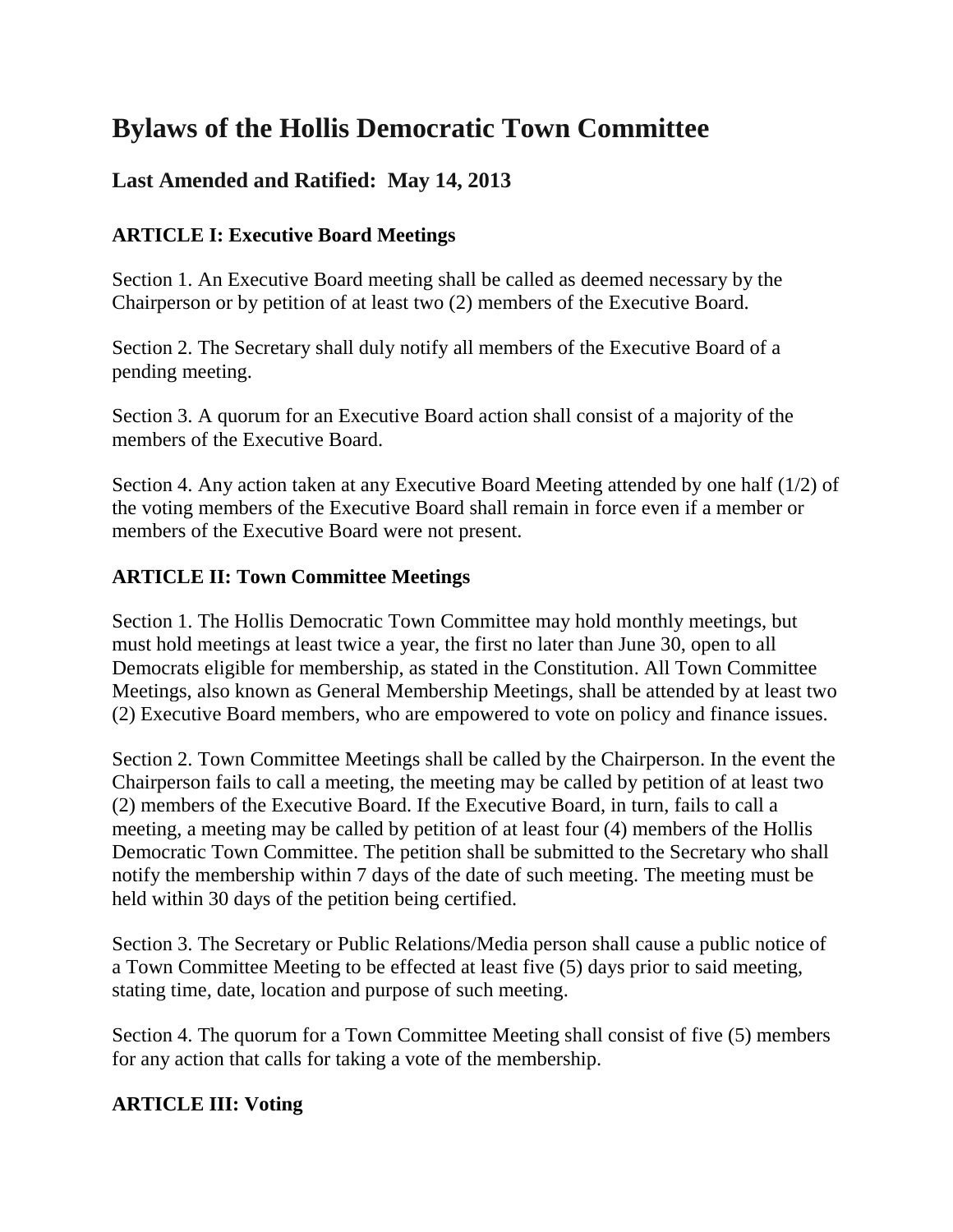Section 1. Voting shall be by individuals, and no person shall cast more than one vote.

Section 2. At all Town Committee Meetings elections must pass by a majority of the members present and voting.

Section 3. All voting members must be registered Democrats residing in the Town of Hollis, NH, and must be known by the vote counter to be a registered Democrat before casting any vote.

#### **ARTICLE IV: Duties of the Officers and Executive Board**

Section 1. The Chair shall preside at and set the agenda for all meetings of the Hollis Democratic Town Committee and of the Executive Board and may be an ex-officio member of all committees with the exception of the Nominating Committee.

The Chair is authorized to sign or endorse checks, drafts, and/or notes in the absence of the Treasurer, payable in the amount of up to two hundred fifty (250) dollars. Checks payable in the amount exceeding two hundred fifty (250) dollars, when properly authorized, shall be endorsed by both the Treasurer (or Assistant Treasurer) and the Chair.

The Chair shall have such usual powers of supervision and management as may pertain to the Office of Chair and shall perform such other duties as may be designated by the Executive Board.

Section 2. The Vice Chair, in the event of absence of the Chair, shall possess all the powers and perform all the duties of that office. In the event that the Vice Chair is unable to serve in this capacity, the Executive Board shall elect one of its members to fill the vacancy. The Vice Chair shall perform such other duties as the Chair and the Executive Board may designate. The Vice Chair may also serve as Assistant Treasurer.

Section 3. The Secretary shall record the attendance at and keep minutes of all meetings of the Town Committee and of the Executive Board. The Secretary shall notify all members of the results of elections. The Secretary shall provide notices of all meetings to the membership.

The Secretary shall sign, with the Chair, all contracts and other instruments when properly authorized. The Secretary is the keeper of all legal documents of the Town Committee.

Section 4. The Treasurer, or the Assistant Treasurer, shall collect and receive all monies due. The Treasurer shall be the custodian of these monies, shall deposit same in a bank or banks designated by the Executive Board, and shall disburse same when properly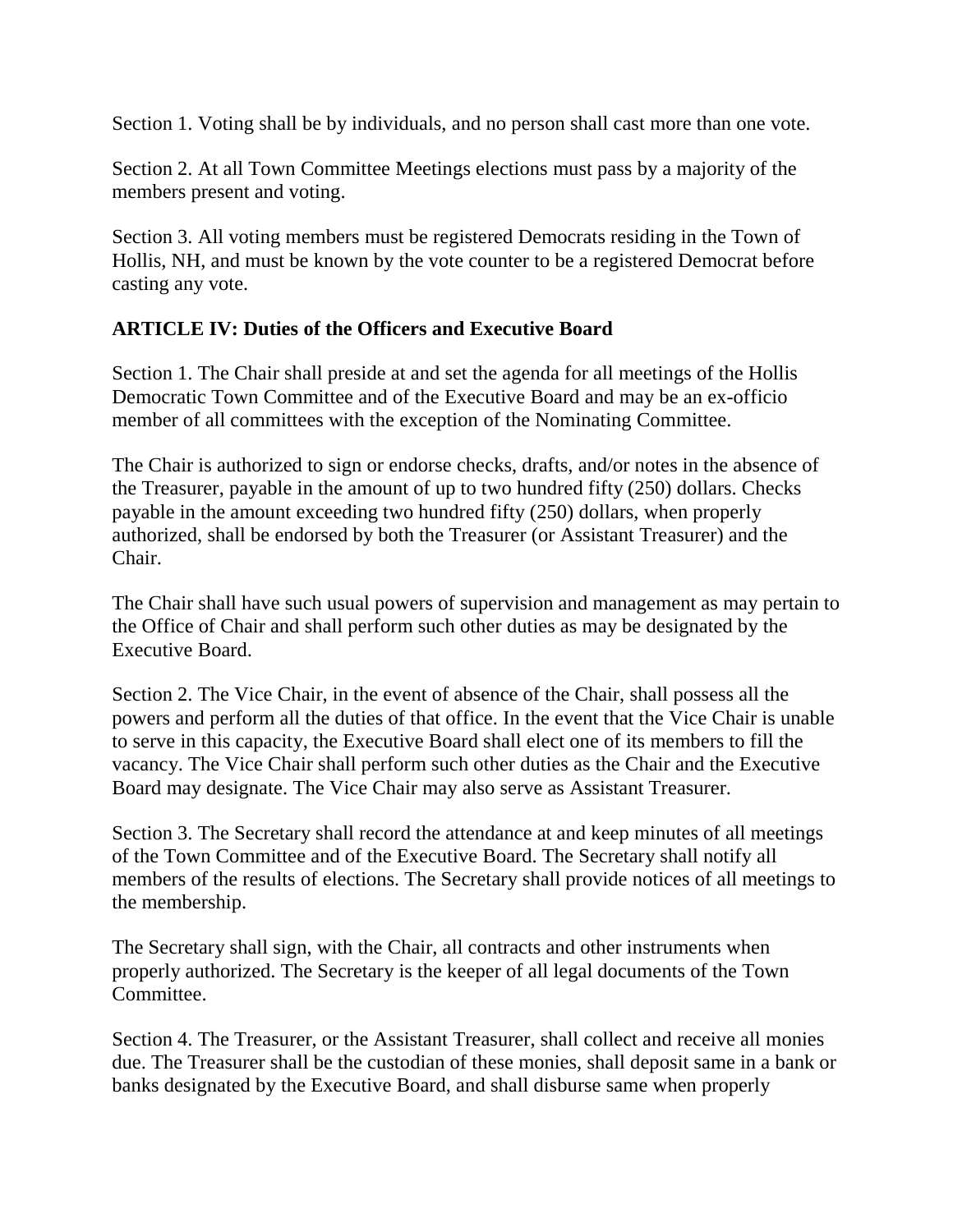authorized. The Treasurer shall present periodic statements to the Executive Board at its regular meetings and shall also present an Annual Report to the Hollis Democratic Town Committee. When properly authorized, checks payable in the amount of two hundred fifty (250) dollars or less may be endorsed by the signature of the Treasurer in his or her representative capacity. Checks payable in an amount exceeding two hundred fifty (250) dollars shall be endorsed by both the Treasurer and the Chair.

Section 5. The members of the Executive Board shall have the duties and powers to make and vote on the policies for the Hollis Democratic Town Committee, and to further vote on the raising and distribution of the funds of the Committee.

## **ARTICLE V: Term of Office**

Section 1. The Officers and Executive Board Members shall be elected by the Town Committee and shall hold office until their successors have been duly elected and qualified. They shall assume office at the conclusion of the Election Meeting.

Elections shall be held at a Town Committee Meeting held in March and the results shall be reported to both the NH State and Hillsborough County Democratic Party organizations within thirty (30) days.

Section 2. The Democratic Party members of the Hollis Delegation to the New Hampshire General Court may designate one member of their delegation to serve as a member of the Executive Board.

Section 4. The Nominating Committee shall notify, in accordance with the Bylaws, the Town Committee of its slate of candidates at least twenty-one (21) days prior to the Town Committee Meeting convened to elect Officers and Executive Board members. The Town Committee may nominate additional qualified candidates.

## **ARTICLE VI: Vacancies and Removals from Office**

Section 1. If the Chair's office becomes vacant, a special election to elect a new Chair to hold the office until the end of the term shall be held within sixty (60) days at a Town Committee Meeting and shall follow the same rules as a normal election.

Section 2. Any vacancy occurring among Officers other than Chair and Members At Large Executive Board members shall be filled by an election by a majority of the existing elected Executive Board members within thirty (30) days of the notification of such vacancy.

Section 3. If any Officer or Executive Board Member neglects, fails, or refuses to perform his or her duty, the members of the Executive Board by majority vote may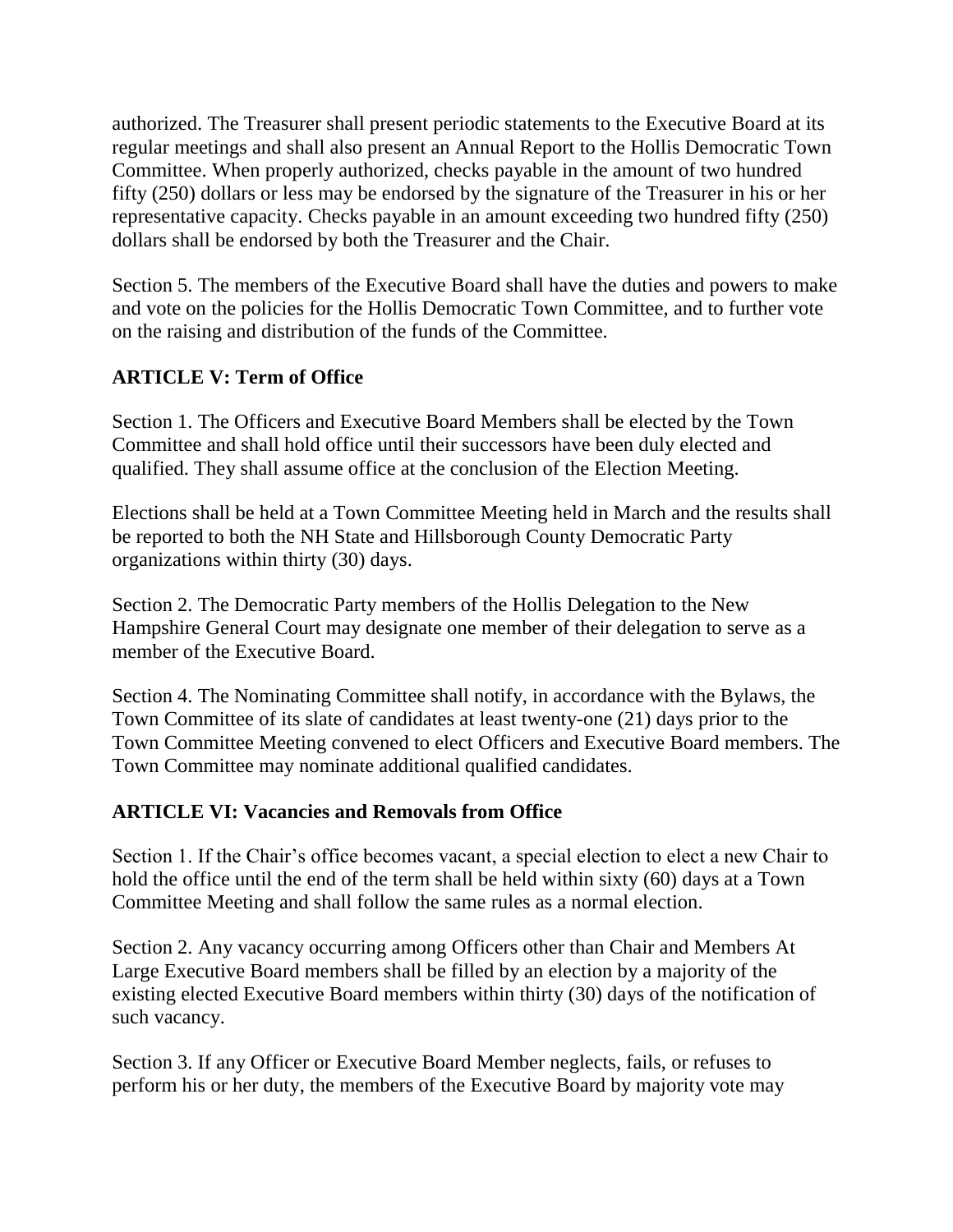remove such Executive Board member from their position. In the event the committee neglects or refuses to make such vote within 30 days of notice to the Executive Board, the NH Democratic State Party Chair may declare the office vacant.

Section 4. Resignation must be in writing and received by the Secretary.

# **ARTICLE VII: Standing and Special Committees**

Section 1. The Chair shall request volunteers for such committees as are deemed necessary to fulfill the purpose of the Hollis Democratic Town Committee, subject to approval of the Executive Board. Standing Committees, including, but not limited to Fundraising, Nominating, Elections, Website, and Membership shall be appointed at the beginning of each new term.

Section 2. A quorum for a committee meeting shall consist of a simple majority of the voting members of that committee.

Section 3. Committees shall keep minutes of all their meetings, shall submit written reports of their activities upon completion of their purpose, and shall also submit financial statements.

Section 4. All committee members shall be notified prior to a committee meeting.

Section 5. Committee Chairs may be members of the Executive Board or may be selected from the general membership of the Town Committee.

## **ARTICLE VIII: Endorsement of Candidates**

Section 1. Members of the Executive Board, representing themselves in an official capacity, shall not endorse any candidate for public office other than themselves or direct family members prior to the conclusion of a contested primary election. An exception would exist if the New Hampshire State Democratic Party had already endorsed a candidate in a primary, such as a primary to re-nominate the existing President of the United States.

Section 2. Individual members of the Executive Board, representing themselves in an official capacity, shall not endorse candidates in Hollis' nonpartisan municipal elections. The Executive Board may vote to encourage candidacies.

Section 3. Nothing herein is meant to abridge any individual's rights to endorse, work for, or vote for any candidate of their choice, so long as those actions are completely disassociated from their membership on the Executive Board.

## **ARTICLE IX: Rules of Order**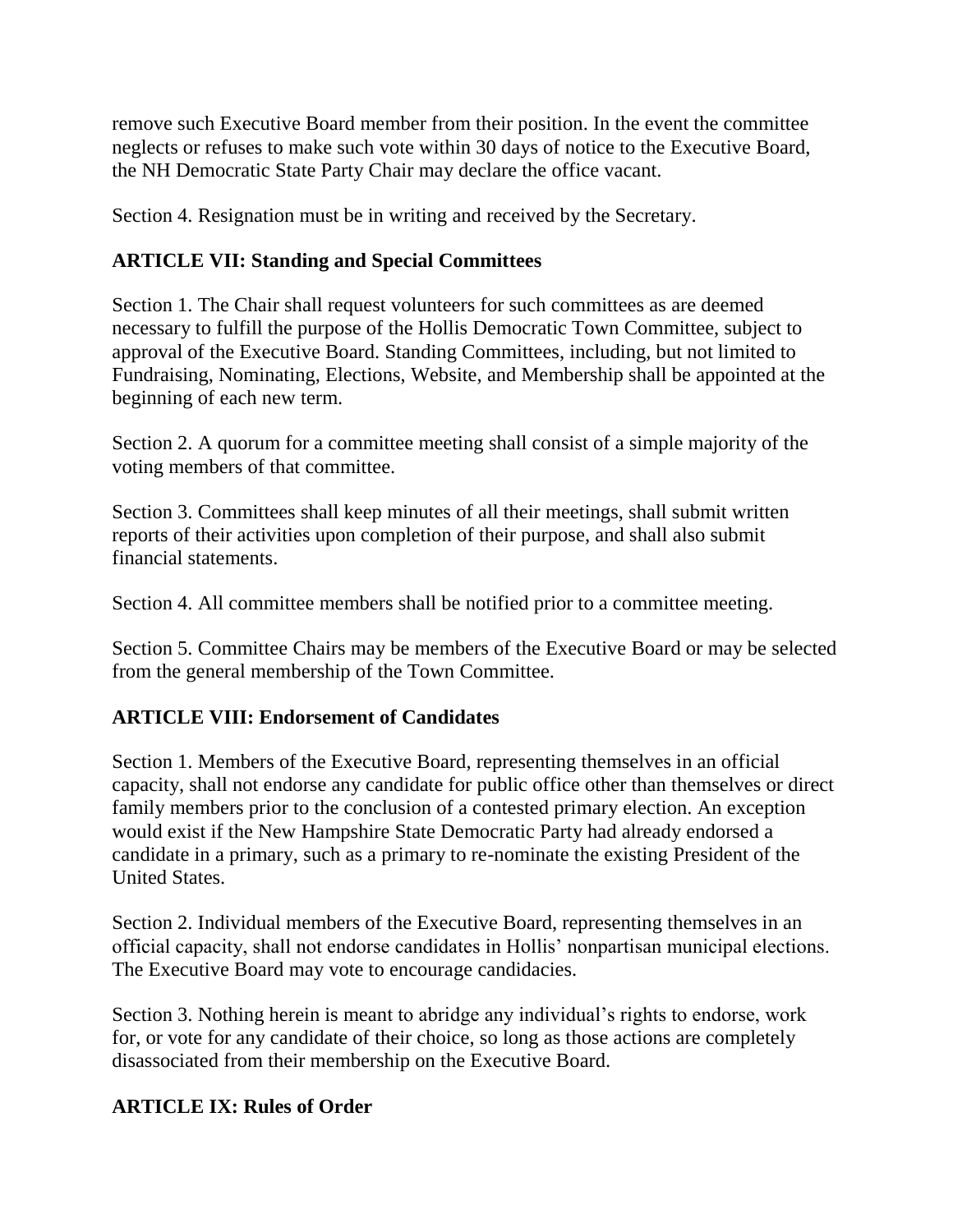Section 1. The current edition of "Roberts Rules of Order Newly Revised" shall govern the proceedings of all meetings except as provided in the Constitution and in the Bylaws.

# **ARTICLE X: Suspension of the Bylaws**

Section 1. These Bylaws may be suspended by a two-thirds (2/3) vote of the Executive Board Members present and voting at any regular membership meeting or Executive Board meeting.

# **ARTICLE XI: Amendments**

Section 1. These Bylaws may be amended by a two-thirds (2/3) vote of the members present and voting at any regular or special Town Committee meeting, provided that notice of the meeting to act on the proposed amendments be published at least twenty-one (21) days prior to the date of such meeting.

# **ARTICLE XII: Resolution of Disputes**

Section 1. Any member of the Town Committee may appeal an action of the Town Committee that appears to contravene the Constitution of the Democratic Party of New Hampshire or of the Bylaws of the Town Committee to the State chair within five (5) days of such action. The State Chair, after consultation with the legal counsel of the Democratic State Committee, shall issue, within thirty (30) days of receipt of such complaint, an opinion which shall be binding upon the Town Committee unless an appeal is made, within five (5) days of receipt of the decision of the State Chair, to the next meeting of the State Executive Committee.

# **ARTICLE XIII: Notifications**

Section 1. Unless otherwise specified in these Bylaws, all notifications to the Membership of the Town Committee will be made via the official email account with the Secretary, or Membership Chair sending email notifications to any member who subscribes to getting such email notifications.

Section 2. The principal communications address is the web site: [http://www.hollisnhdemocrats.org](http://www.hollisnhdemocrats.org/) and the mailing address: P.O. Box 1204, Hollis, New Hampshire 03049. Email: [hollis.dems@gmail.com.](mailto:hollis.dems@gmail.com) The Executive Board is authorized to change these addresses if required.

# **ARTICLE XIV: Records**

Section 1. All records, materials, and funds shall be and shall remain property of the Hollis Democratic Town Committee and shall be turned over to their duly elected successors no later than thirty (30) days after the new Executive Committee takes office.